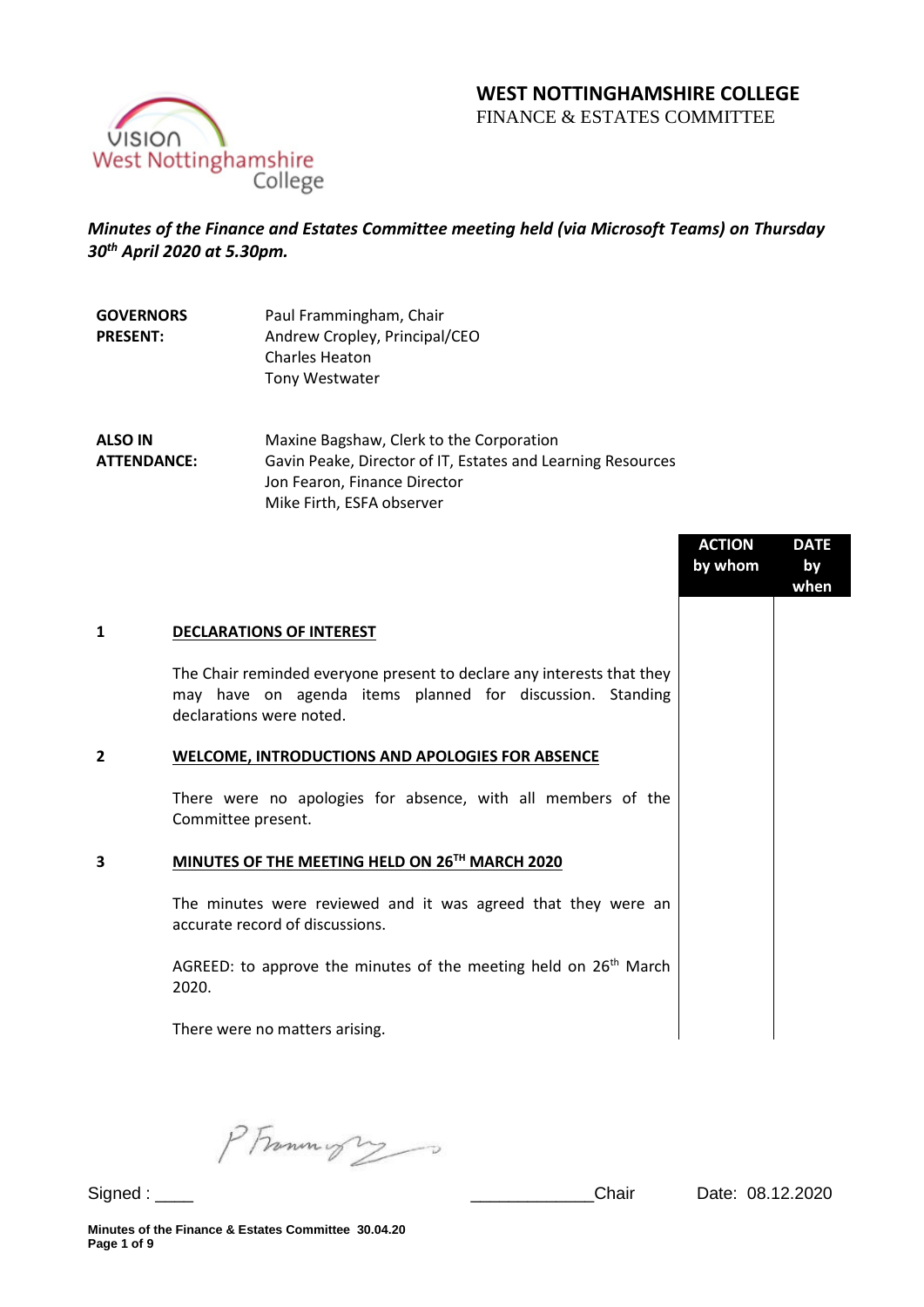#### **4 ACTION PROGRESS REPORT**

The Committee considered the update provided. They discussed line 4 in particular, and the note that current cash flow reflects a £1.8m repayment to the ESFA in April. However, this is currently on hold given the COVID-19 circumstances; therefore, the forecast will need to be revised again. The Finance Director confirmed that he has approached Lloyds Bank for consent to pay this and there doesn't appear to be much resistance, although the ESFA has agreed to put the repayment on hold until such time as it becomes a priority again.

The Finance Director indicated that he had spoken with the relationship manager at Lloyd's on Tuesday and she is looking to progress two distinct elements, i.e.:

- Permissions in relation to the lease terms and conditions with NTU, and
- In July, she has an opportunity to ask for formal credit committee review. She will ask for a two-year extension regarding the EBITDA covenants, which would then reduce the risks associated with a delay in the bksb sale. At the same time, she will also put forward the proposal to the credit committee that the cash days measure be amended; this would then remove the need for the college to maintain the revolving credit facility.

In terms of the documentation with NTU, he advised that solicitors are close to finalising the lease arrangements and these will then be forwarded to Lloyds. He described the bank as generally being supportive, however, they may push for an additional repayment because of the benefits to the college of retaining bksb for a longer period of time. He expressed the view that this was not an unreasonable request.

The committee then discussed the Thoresby Street sale and queried whether the sale was subject to planning. The Finance Director confirmed that it is subject to planning, but explained that things seem to be moving at pace in terms of the legalities. He expressed the view that it was highly unlikely that planning permission would not be granted, given that the proposal is to clear derelict land so as to make space for social housing.

AGREED: to note the content of the update provided.

PFrammight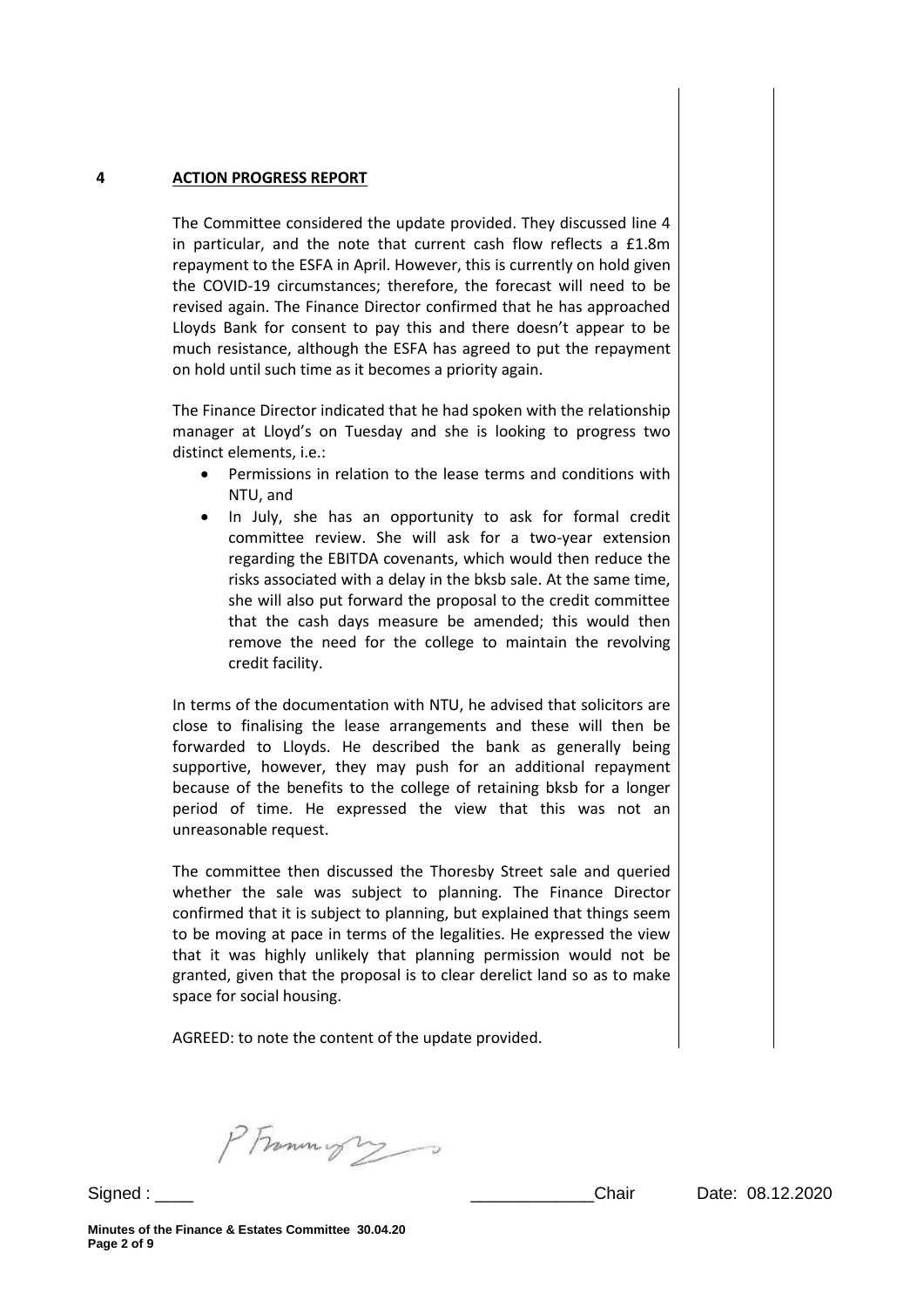#### **5 MONTHLY MANAGEMENT ACCOUNTS – MARCH 2020**

The Finance Director drew the committee's attention to the detail provided; key summary points made were:

- The college has had a really strong performance this month.
- The team has updated the forecast for the year end, and the expectation is £3.3m EBITDA, which is +£1.3m on the previous forecast.
- There is a small increase in 16-18 revenue.
- The college is still taking a prudent approach regarding funding to support work placements, with an element being rolled over into next year because of the delays caused by COVID-19.
- AEB funding is secure.
- The college is taking a negative view regarding app income with forecast being circa £1m down; the college has not yet seen this negative impact, but it is believed that there is a time lag.
- The college has not seen a significant number of apprenticeship withdrawals at this time; however, it is believed this could be as a result of a data lag. There is an option to defer some income as there is still activity outstanding.
- Pay position is on budget and there may be a small saving by yearend.
- The most significant variance is in relation to non-pay. Subcontracting payments are down, with a £900k benefit. In addition to this, there are then some small areas of savings plus savings associated with exam fees.
- Savings in total equal £1.3m, which gives a significant improvement in EBITDA.
- The team will now revise the cash flow forecast to show the stronger position. The college is expecting to be +£500k for the yearend.
- Bksb is trading as planned. The key period to review is in June/July, when customers start to renew license arrangements. However, because the costs associated with bksb are not significant for any one customer, it is anticipated that any non-continuation will be relatively small.

As an overview, it was confirmed that EBITDA is well ahead of plan, and the cash position is strong. All agreed that this was a really positive position, given the current circumstances.

A question from one member of the committee was whether or not there are any risks associated with debtor payments. The Finance

PFramingry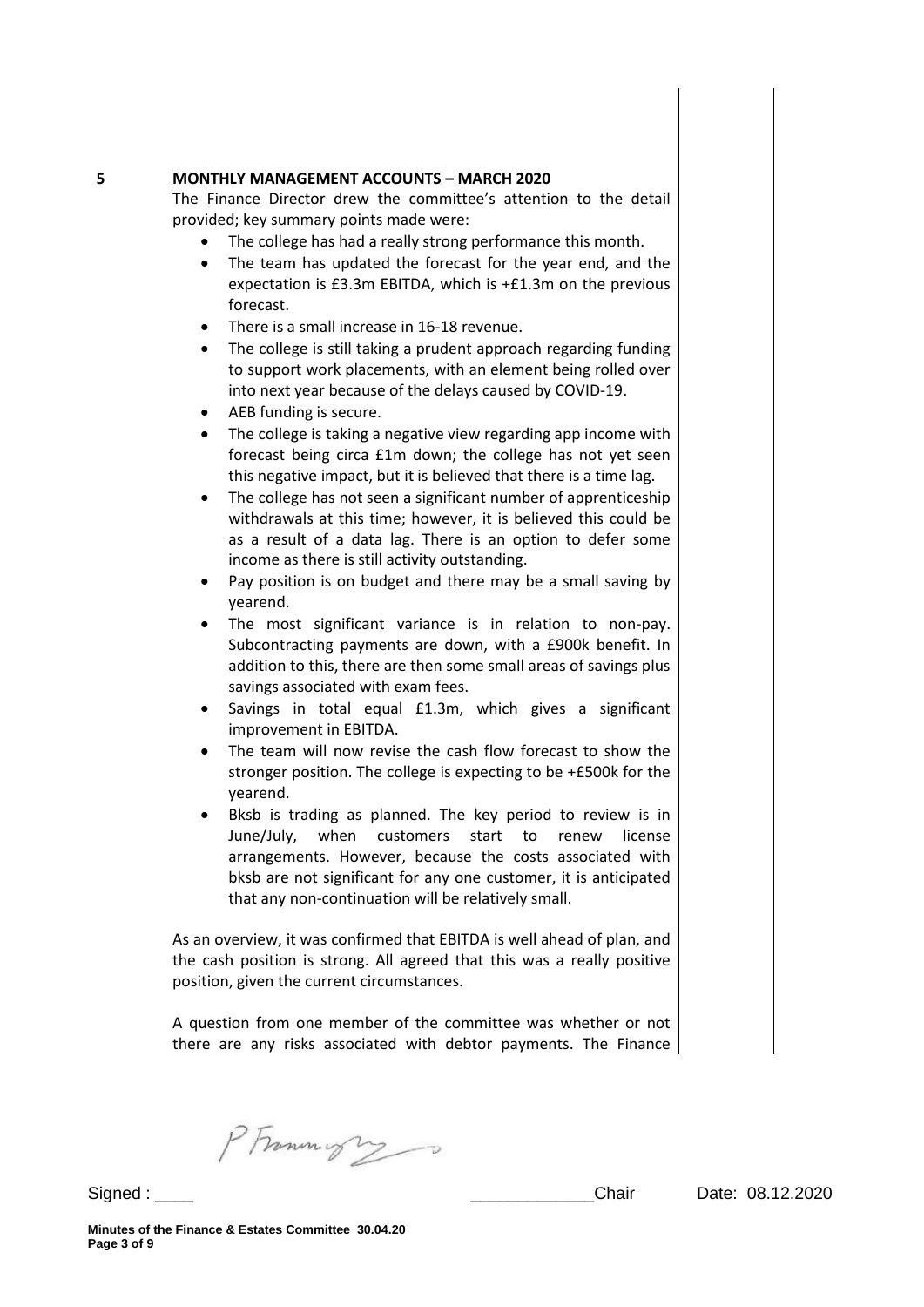Director explained that the largest part of debt is student loans. The college has only had a couple of HE students ask for a credit. The vast majority of HE learners are ongoing and in learning, therefore the college does not believe there are any significant risks in relation to this.

The committee's attention was then drawn to appendix 1, which gives a view on apprenticeship future income. He explained that it looks at earning going forward on the basis of known pipeline activity and forecast. He confirmed that the position was really strong and that the information provided does not yet show any significant level of withdrawals. Given the position, the college is not very reliant on new activity as there is a significant amount already secured for next year, i.e. 75.1%.

In terms of budgeting, the college will take a prudent approach with the expectation that 20/21 will be flat. However, on the basis of forecast, the college is looking at circa £1m growth, which is a 20% increase.

He confirmed that the activity tracker shows really good indications and a good strong number to start the new academic year with. There is £2.6m already within the system.

In general discussion, the committee agreed that they would find it useful to see this information in the form of a tracking graph; the Finance Director confirmed that this would be available for the next update on this.

The Finance Director indicated that, within the papers provided today, he had not included an AEB tracker. This is because the ESFA has provided the sector with security in relation to this, and there will be no clawback, even if the college fails to hit the allocation.

He advised that the ESFA are expecting the college to maintain online learning and, through this, make a positive economic impact. To support this, the college is providing e-learning free of charge and the list of courses available should be finalised next week. The cost to the college of developing and providing the e-learning offer is £24k.

The committee's attention was then drawn to appendix 2, which puts forward proposals in relation to subcontracted activity.

It was agreed that discussions on this item would be recorded on a confidential basis.

PFrommys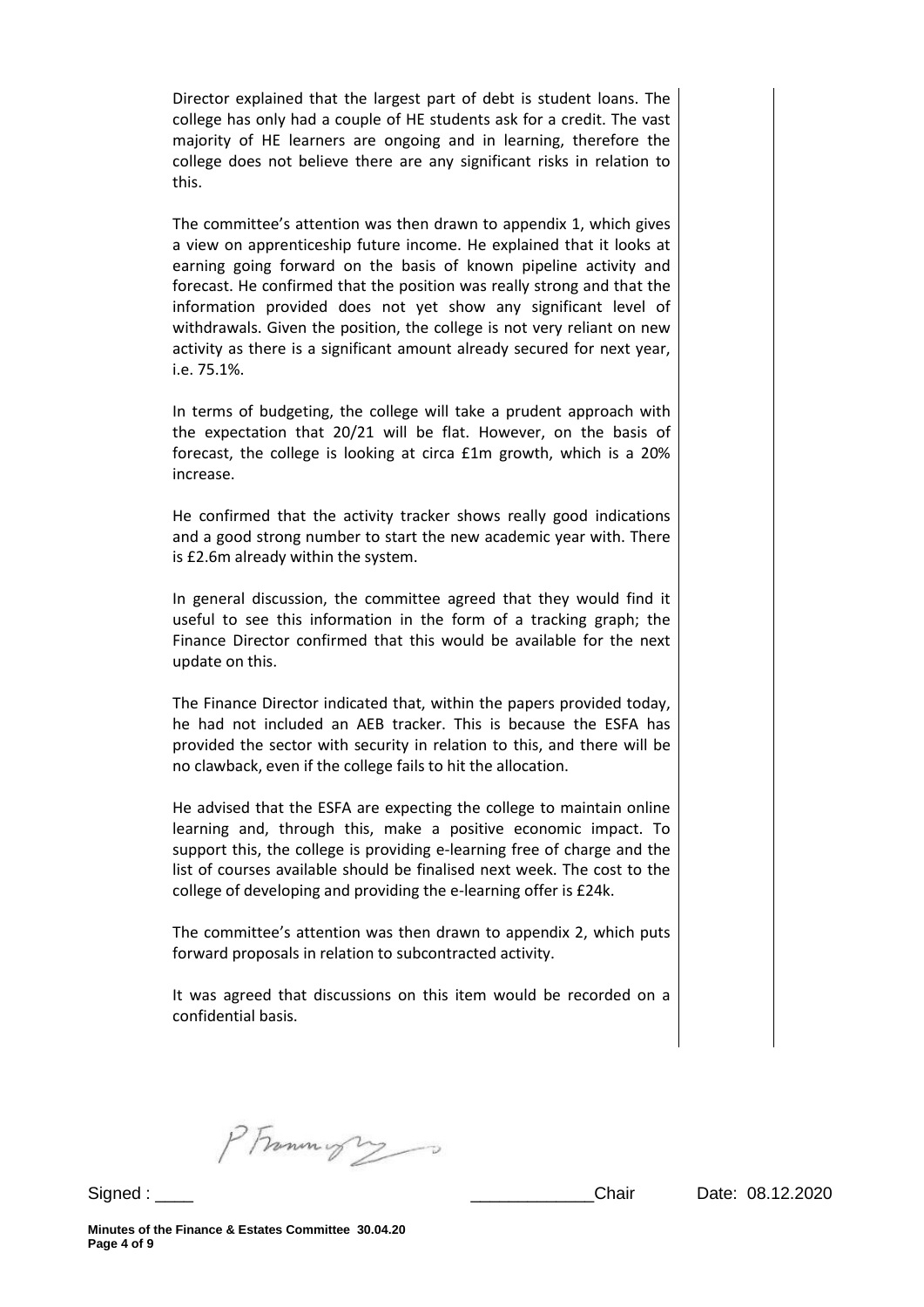#### **6 APRIL PAY REPORT**

The Finance Director drew the committee's attention to the information provided. He explained that, while the position is slightly over budget, the expectation is that things will come back in line by year end. The committee were assured that pay costs are well controlled and are expected to be in line with forecast. The Finance Director confirmed that there was a good trajectory, particularly within the context of more direct delivery this academic year.

AGREED: to note the content of the update provided.

#### **7 RISK REPORT**

The Finance Director introduced this item and, in terms of the risk analysis, explained that he had taken an extract from the management accounts and overlaid this with where he believes the risk areas are. Key matters brought to the committee's attention were:

- Reasonable and prudent assumptions have been made throughout.
- The college could see a £1.5m adverse position in relation to income; however, because of known positives, including savings, the position is likely to be neutral overall.
- Line 3, in relation to apprenticeship provision, shows a minus £500k position; however, a completely pessimistic view would be minus £800k.
- Line 7 relates to additional learner support. He explained that the local authority was being very supportive as this relates to a key group of vulnerable students. He indicated that, where students are home-working, the college has been able to provide support and also regular contact with staff to support any issues that may arise.
- The upsides relate to non-pay, particularly a reduction in franchise costs. He again reiterated that, in relation to apprenticeship provision, a very prudent approach has been taken.
- The college has seen the business benefit of its own internal activity, which has really helped to mitigate risks.
- The college is well supported by the ESFA in terms of the two most significant funding streams, which are 16-18 and AEB.

The committee considered the updated risk register presented and were happy to note the anticipated neutral position, despite known variances to income and cost.

AGREED: to note the content of the update provided.

PFrammigry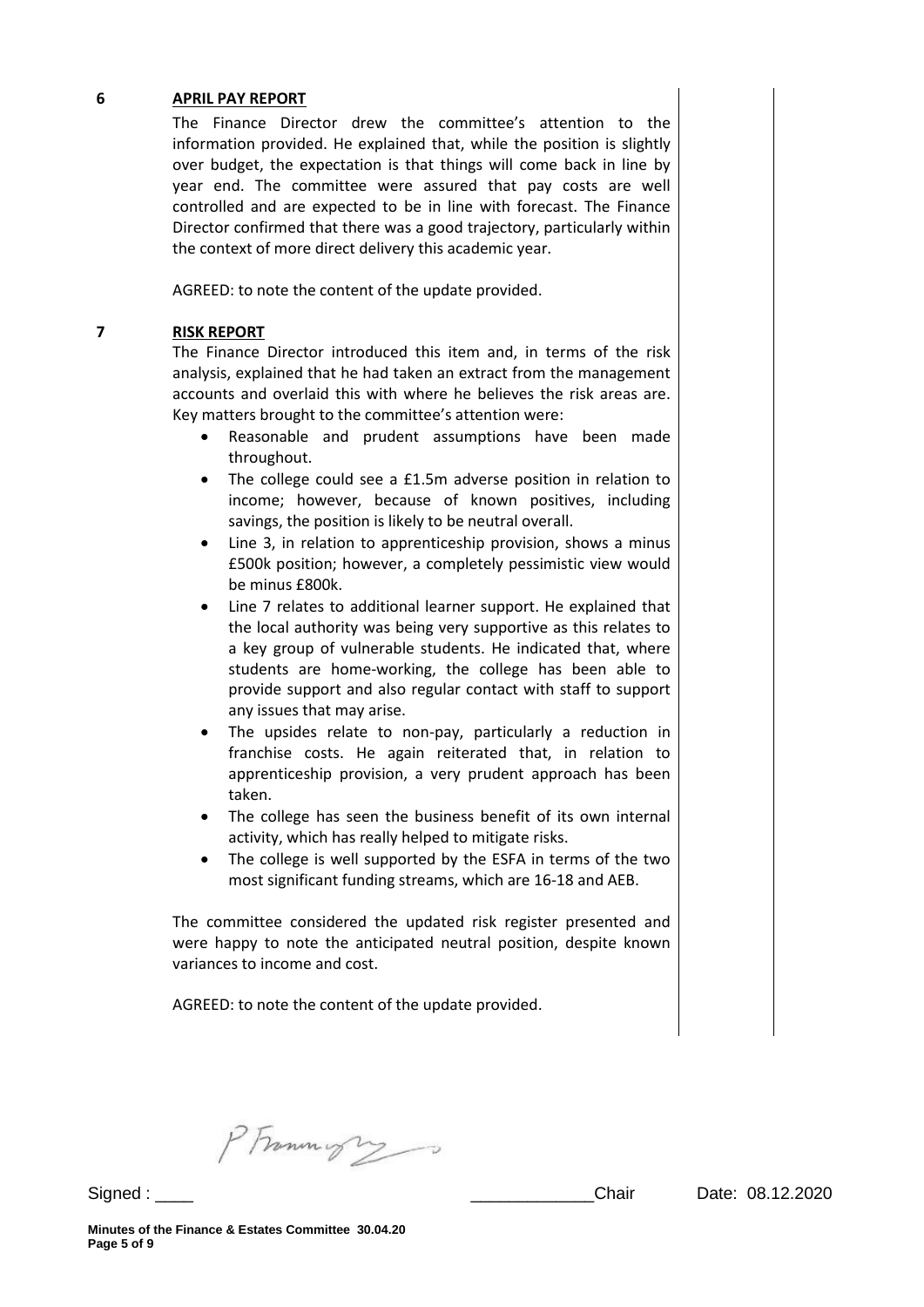#### **8 EXCEPTIONS REPORT**

The Finance Director provided a verbal update and explained that this agenda item is scheduled to bring to governors' attention any areas of concern or matters requiring further focus. He advise that the college's approach to curriculum planning this year had been completely diff and therefore has been a learning curve for many members of staff. The senior team are applying the fundamentals regarding costings, which has not always been the basis for planning and therefore in most areas has had to be "back to basics". A consequence of this is that there will be changes made to some historic assumptions. He explained that, whilst the curriculum planning process is not yet completely finished, it does identify areas of concern. The process involves giving feedback to managers with information provided using a number of aspects of prepopulation, as this enables a much more objective, rather than subjective, view.

As an overview, he indicated that some areas of provision are performing better/worse in terms of contribution targets. The system allows staff to really see comparisons and trends. He provided some specific examples and explained how historic assumptions ha not accurately shown the true position. He confirmed that head count control is now in place and there is a robust process to secure establishment approval.

In terms of the curriculum planning and costing process, he highlighted some particular areas that required more review. These included:

- Fabrication and welding
- Foundation studies

He confirmed that there is now a finessing process in place, which will analyse both costs and income at a granular level to ensure a fair and accurate process is in place regarding curriculum planning and costing. He advised that there was still further work to do in relation to apprenticeship data and analysis, and that this area has been made more complicated by the impact of COVID-19.

The committee questioned when the costed curriculum plan will be fully operational and used by the Executive. They also asked what the committee would see in terms of the plan. The Finance Director indicated that the first level of sign-off is between himself and the Vice Principal: Curriculum and Quality. Once agreed, this would be presented to the Executive. He and the Vice Principal: Curriculum and Quality are now in the final two-week review period and the absolute deadline established is the end of May 2020.

As an overview, he confirmed that the curriculum plan is showing some

PFrammight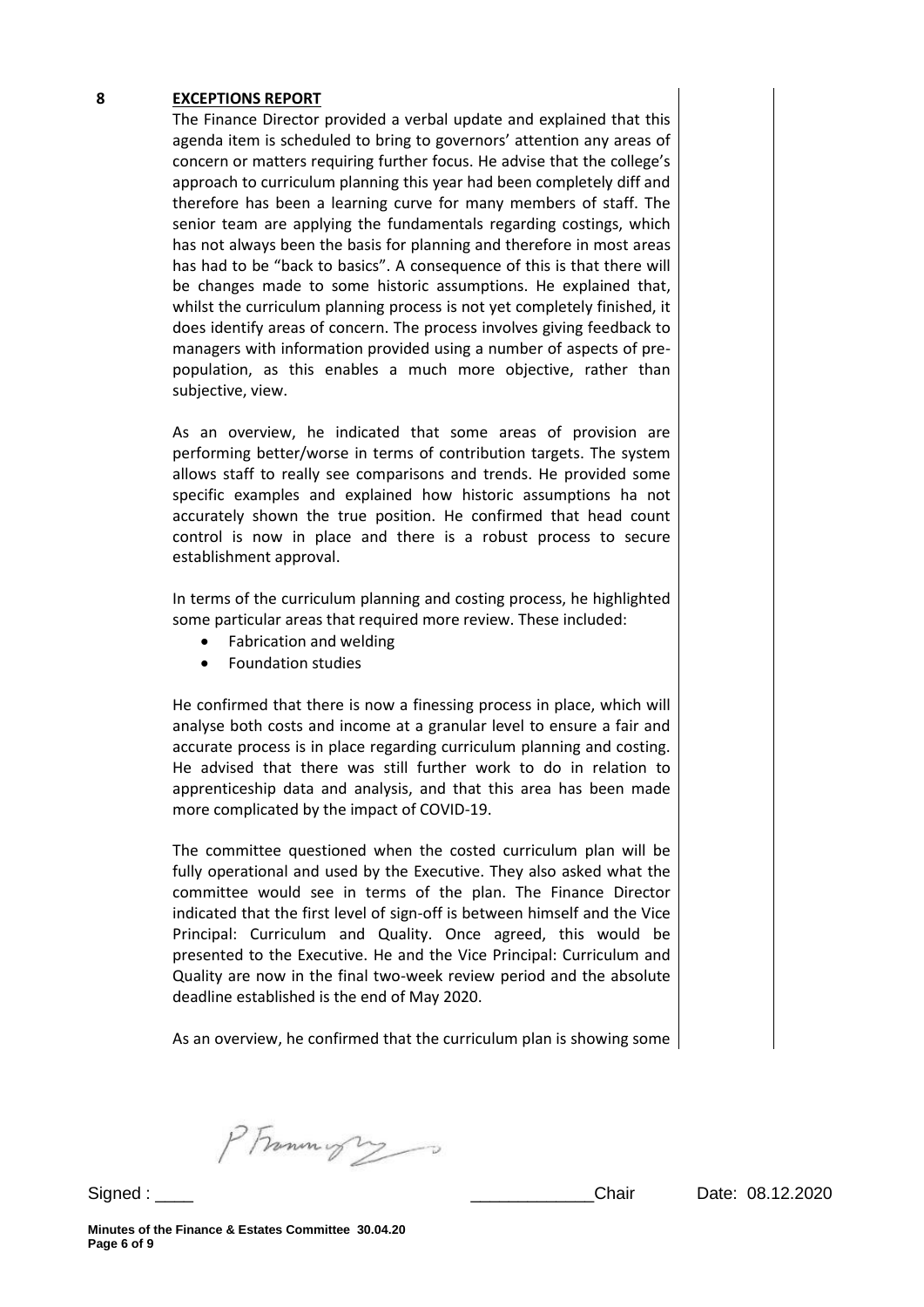|   | significant growth in 16-18 and apprenticeship provision. Work is now<br>underway to ensure that it aligns with the strategic priorities for the<br>college. He explained that the college has completely reshaped some of<br>the offer so as to provide 60% academic engagement and 40%<br>practical.<br>One member of the committee asked what governors would see in<br>terms of the "so what". It was confirmed that the curriculum plan<br>would be presented as a summary once finalised.<br>The committee were reminded that the college will see an 8% revenue<br>boost in 2021 for the same level of activity, therefore it is important to<br>protect quality. The CEO indicated that there needs to be complete<br>clarity in terms of the college valuing the people employed and the<br>great job that they do.                                                                                                                                                         |                     |              |
|---|--------------------------------------------------------------------------------------------------------------------------------------------------------------------------------------------------------------------------------------------------------------------------------------------------------------------------------------------------------------------------------------------------------------------------------------------------------------------------------------------------------------------------------------------------------------------------------------------------------------------------------------------------------------------------------------------------------------------------------------------------------------------------------------------------------------------------------------------------------------------------------------------------------------------------------------------------------------------------------------|---------------------|--------------|
|   | In general discussion, governors all acknowledged that the curriculum<br>planning process undertaken this year was a really powerful tool. One<br>member of the board confirmed that he had been involved in a project<br>planning meeting earlier in the day and was able to take strong<br>assurance from the processes evident. It was confirmed that the fully<br>costed curriculum document would be shared at the meeting<br>scheduled for 25 <sup>th</sup> June 2020.                                                                                                                                                                                                                                                                                                                                                                                                                                                                                                         | Finance<br>Director | June<br>2020 |
| 9 | AGREED: to note the content of the update provided.<br>2020 UPDATED FINANCIAL NOTICE TO IMPROVE - ACTIONS TRACKER<br>The Finance Director introduced this item and drew the committee's<br>attention to the RAG-ratings. The amber lines were considered:<br>Line $3$ – timing of the bksb sale still remain an issue, however<br>$\bullet$<br>all three parties involved (college, bank and ESFA) want to<br>ensure that the right price is obtained.<br>• Line 4 – in relation to historic apprenticeship clawback, the<br>committee were reminded that the college is still awaiting<br>finalisation of the ESFA's investigation in this area. In terms of<br>EFS repayment, the college has been given time to finalise<br>expectations in terms of the bksb sale date. It as acknowledged<br>that COVID-19 will have impacted the ability to sell bksb for the<br>price anticipated, and the clear advice from Deloitte is that now<br>is not the time to go out to the market. |                     |              |
|   | As an overview, the Finance Director confirmed that the college was<br>well ahead in terms of the recovery plan in place.                                                                                                                                                                                                                                                                                                                                                                                                                                                                                                                                                                                                                                                                                                                                                                                                                                                            |                     |              |
|   | AGREED: to note the content of the update provided.                                                                                                                                                                                                                                                                                                                                                                                                                                                                                                                                                                                                                                                                                                                                                                                                                                                                                                                                  |                     |              |

PFrammigry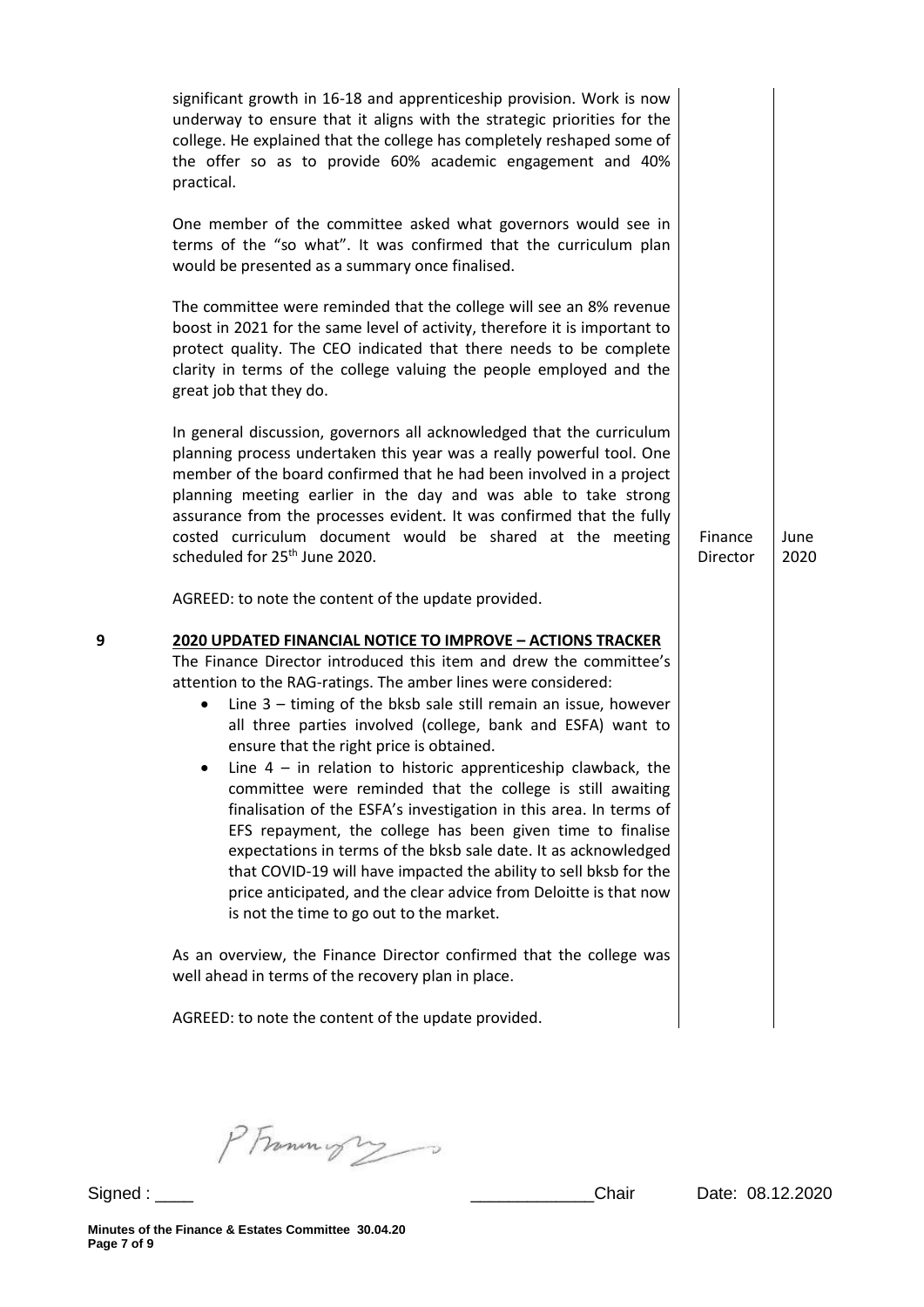|            | The Finance Director provided a verbal update and confirmed that the                                                                                                                                                                                                                                                                                                                                                                                                                                       |                     |                                  |
|------------|------------------------------------------------------------------------------------------------------------------------------------------------------------------------------------------------------------------------------------------------------------------------------------------------------------------------------------------------------------------------------------------------------------------------------------------------------------------------------------------------------------|---------------------|----------------------------------|
|            | college was ahead in terms of planning, given that it produced a fairly<br>accurate prediction in February 2020. There are, however, a number of<br>aspects that have led to a changing landscape, including:                                                                                                                                                                                                                                                                                              |                     |                                  |
|            | Apprenticeship provision $-$ the curriculum plan is for growth,<br>however, financial assumptions and budgeting will be on the<br>basis of no growth. This is a prudent approach, and this is<br>because any opportunities are anticipated in terms of value as<br>opposed to volume as the college moves from Frameworks to<br>Standards.<br>AEB budget has now been finalised and there is anticipated to<br>be growth of circa £375k.                                                                   |                     |                                  |
|            | The Finance Director expressed the view that the values in the budget<br>are sensible, however, the college does not know at this stage how long<br>and how deep the recession will be and, specifically, the impact this will<br>have on apprenticeship numbers. The college could see some further<br>opportunities regarding AEB, which may offset anticipated<br>apprenticeship decline. Alongside this, there is strong and secure<br>growth in relation to 16-18.                                    |                     |                                  |
|            | The committee then discussed the anticipated return to face to face<br>teaching, and the Finance Director explained that social distancing<br>could have an impact on delivery and the costs associated with this.<br>Some of the return to face to face teaching costs will need to be<br>considered and the budget may need to include a contingency in<br>relation to this. The Finance Director advised that his team would now<br>start work to model the EBITDA and potential covenant implications. |                     |                                  |
|            | It was confirmed that the budget proposals would be presented to this<br>committee at their June meeting.                                                                                                                                                                                                                                                                                                                                                                                                  | Finance<br>Director | 25 <sup>th</sup><br>June<br>2020 |
|            | AGREED: to note the content of the update provided.                                                                                                                                                                                                                                                                                                                                                                                                                                                        |                     |                                  |
| <b>AOB</b> |                                                                                                                                                                                                                                                                                                                                                                                                                                                                                                            |                     |                                  |
|            | As a matter of additional business, the Director of IT, Estates and<br>Learning Resources provided an update in relation to Chesterfield<br>Road. He confirmed that:<br>The lease release documentation from the Sec of State was                                                                                                                                                                                                                                                                          |                     |                                  |
|            | received on Tue his week                                                                                                                                                                                                                                                                                                                                                                                                                                                                                   |                     |                                  |

PFrommigry